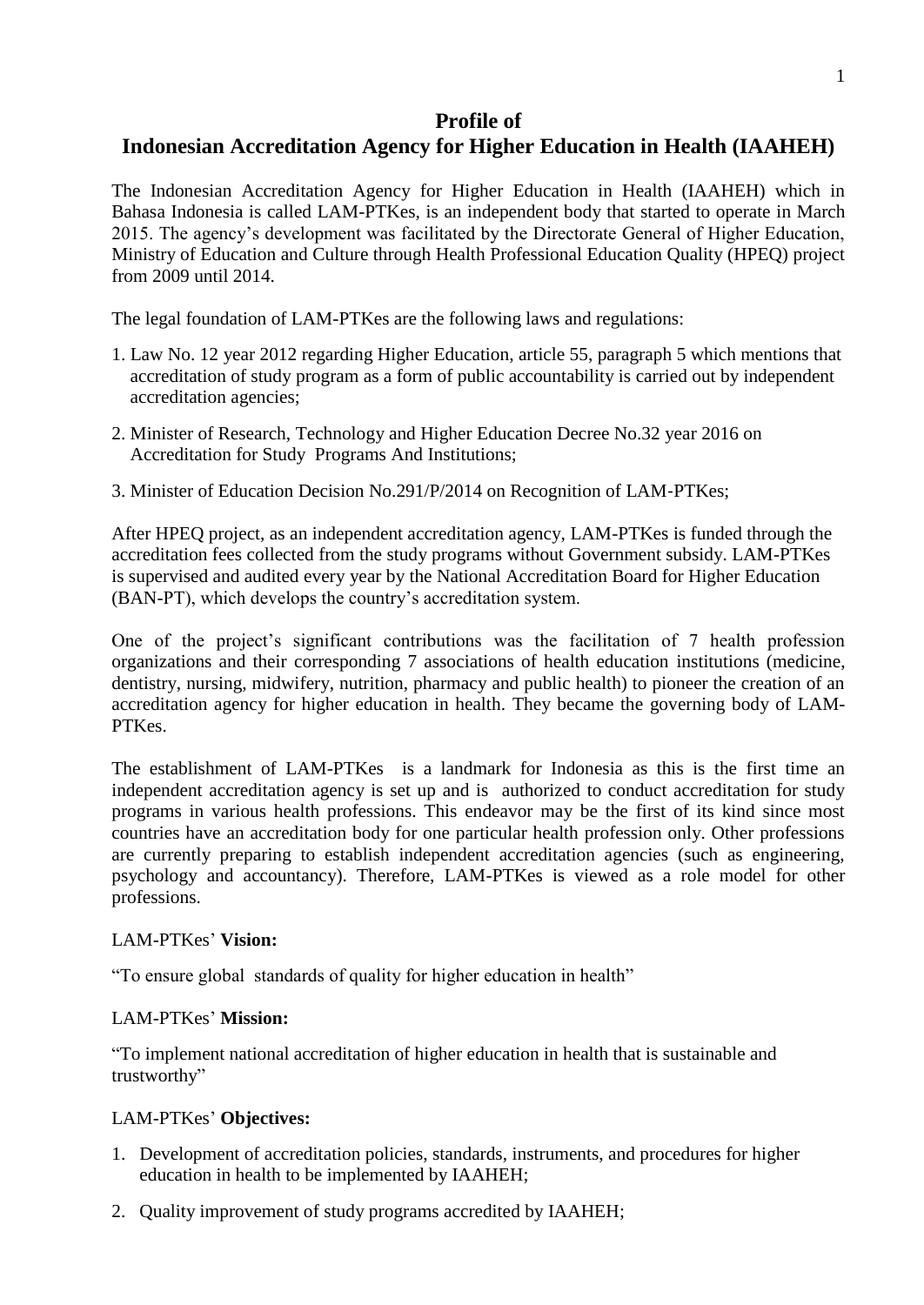- 3. Integration of accreditation of academic, vocational, and profession levels of education to improve competencies of health workers comperehensively;
- 4. Competency of students graduating from study programs accredited by LAM-PTKes that meet standards and needs of society;
- 5. Financial independence of LAM-PTKes to operate.

LAM-PTKes' workload of study programs that need to be accredited in five years interval can be seen in the following table below.

| <b>Level</b>                      | <b>Vocation</b>          |                          | <b>Academic</b>          |                   |                          | <b>Master</b>  | <b>Doctorate</b> |              |
|-----------------------------------|--------------------------|--------------------------|--------------------------|-------------------|--------------------------|----------------|------------------|--------------|
| <b>Discipline</b>                 | D <sub>3</sub>           | D <sub>4</sub>           | S1                       | <b>Profession</b> | <b>Specialist</b>        | S <sub>2</sub> | S3               | <b>Total</b> |
| <b>Medicine</b>                   | $\overline{\phantom{0}}$ | $\overline{\phantom{a}}$ | 74                       | 74                | 213                      | 23             | 11               | 395          |
| <b>Dentistry</b>                  |                          |                          | 31                       | 31                | 37                       | $\overline{7}$ | 5                | 111          |
| <b>Nursing</b>                    | 445                      |                          | 277                      | 277               | 5                        | 15             | $\mathbf{1}$     | 1020         |
| <b>Midwifery</b>                  | 682                      | 38                       | 3                        | 3                 |                          | $\overline{7}$ |                  | 733          |
| Pharmacy                          | 124                      | $\overline{\phantom{0}}$ | 116                      | 29                |                          | 16             | 5                | 290          |
| <b>Nutrition</b>                  | 44                       | 20                       | 45                       | 3                 | ۰                        | 8              | $\overline{2}$   | 122          |
| <b>Public</b><br><b>Health</b>    | 79                       |                          | 185                      |                   | $\overline{\phantom{a}}$ | 44             | 5                | 313          |
| <b>Other</b><br><b>Discipline</b> | 420                      |                          | $\overline{\phantom{0}}$ |                   | $\overline{\phantom{a}}$ | $\overline{4}$ | $\mathbf{1}$     | 425          |
| <b>TOTAL</b>                      | 1794                     | 58                       | 731                      | 417               | 255                      | 124            | 30               | 3409         |

| Table 1: Number of Health Study Programs in Indonesia to be Accredited by LAM-PTKes |  |  |
|-------------------------------------------------------------------------------------|--|--|
|                                                                                     |  |  |

Source : PD Dikti, 2015

Explanation:

D3: Vocational study program at Level 5 of the Indonesian Qualification Framework (IQF); D4: Vocational study program at Level 5 IQF;

S1: Academic study program (Bachelor) at Level 6 IQF;

Profession: Level 7 IQF;

Specialist: Level IQF;

S2: Academic study program (Masters) at Level 8 IQF;

S3: Academic study program (Doctorate) at Level 9 IQF;

The number of study programs already accredited by LAM-PTKes and their rank can be seen in Table 2 below.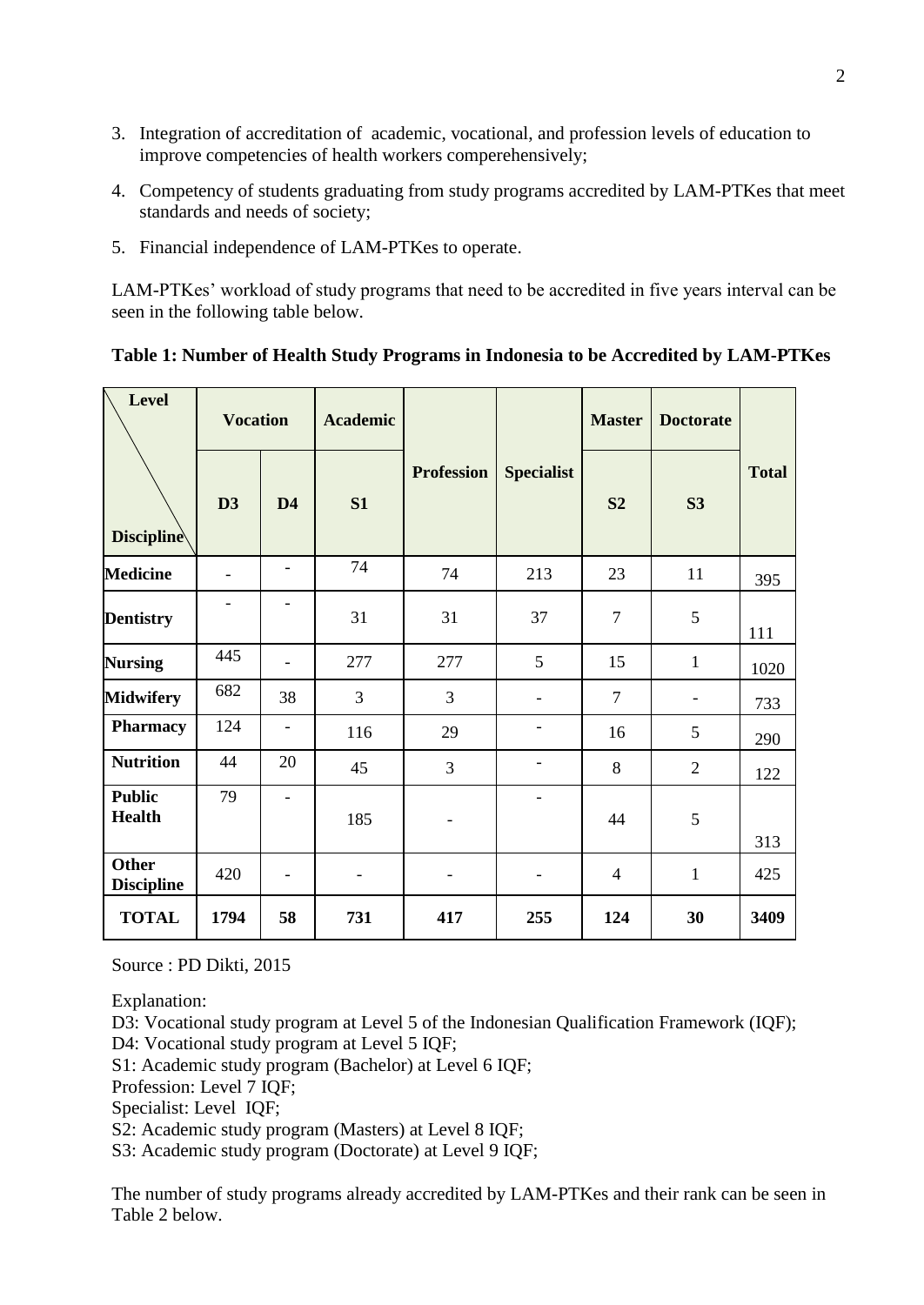| No             | <b>Division</b>                   | r               |            | B               |              |          |                   | <b>Total</b>    |                   |
|----------------|-----------------------------------|-----------------|------------|-----------------|--------------|----------|-------------------|-----------------|-------------------|
|                |                                   | <b>Academic</b> | Profession | <b>Academic</b> | Profession   | Academic | <b>Profession</b> | <b>Academic</b> | <b>Profession</b> |
|                | <b>Medicine</b>                   | 6               | 5          | 13              | 8            |          |                   | 22              | 15                |
| $\overline{2}$ | <b>Dentistry</b>                  | 6               | 3          | 5               | 5            | 0        | 0                 | 11              | 8                 |
| $\mathfrak{Z}$ | <b>Nursing</b>                    | 5               |            | 184             | 60           | 98       | 29                | 287             | 91                |
| 4              | <b>Midwifery</b>                  |                 | 0          | 113             | 0            | 88       | 0                 | 204             |                   |
| 5              | Pharmacy                          |                 |            | 20              |              | 20       |                   | 45              |                   |
| $6\phantom{1}$ | <b>Nutrition</b>                  |                 | 0          |                 | 0            | 4        | 0                 | 12              |                   |
| $\overline{7}$ | <b>Public</b><br><b>Health</b>    |                 | 0          | 11              | 0            |          | 0                 | 14              |                   |
| 8              | <b>Other</b><br><b>Discipline</b> | 2               | 0          | 15              | 0            | 5        | 0                 | 22              |                   |
|                | Total                             | 29              | 10         | 368             | 73           | 220      | 31                | 617             | 114               |
|                | Total Rank                        | 39 (4,62%)      |            |                 | 441 (60,07%) |          | 251 (35,31%)      |                 | 731 (100%)        |

**Table 2: Rank of Study Programs Already Accredited by LAM-PTKes by August 2016**

Indonesian Accreditation Agency For Higher Education In Health (IAAHEH/ LAM-PTKes) Address : Jalan Sekolah Duta 1 No. 62, RT 003, RW 014, Kelurahan Pondok Pinang,

Kecamatan Kebayoran Lama, Jakarta Selatan 12310

Phone: +62 21 3417 3304; +62 21 769 0913;

Website: [www.lamptkes.org;](http://www.lamptkes.org/)

E-mail: [sekretariat@lamptkes.org](mailto:sekretariat@lamptkes.org)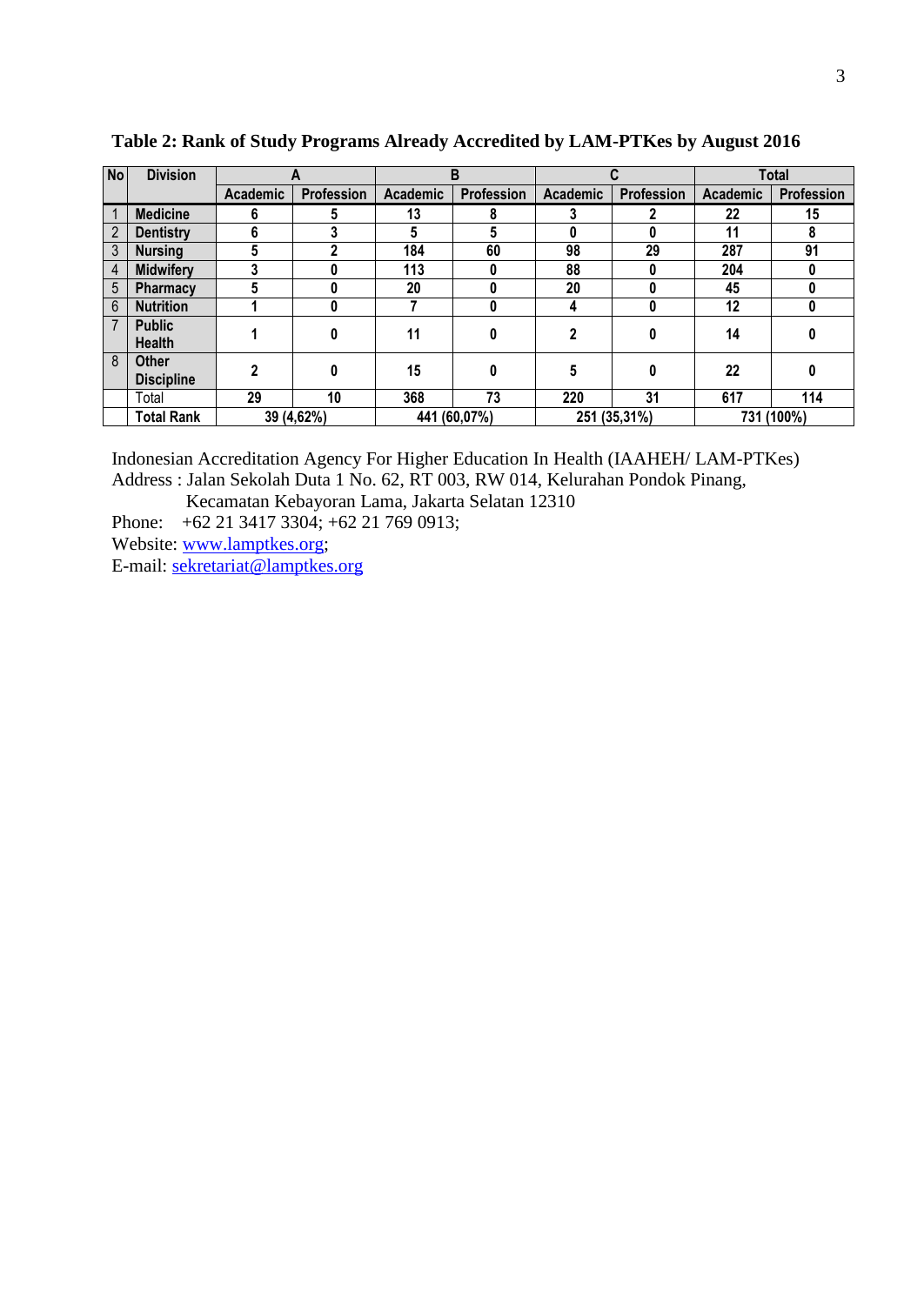#### **IAAHEH's Governance**

Structure Organization



#### **The IAAHEH organization structure consist of** :

- 1. IAAHEH Board of Trustee that include 14 representative from seven professional organization and seven from Professional Education Association.
- 2. IAAHEH Executive Board.
	- a. President : Prof. dr. Usman Chatib Warsa, Ph.D., Sp.MK (K)
	- b. Accreditation Director : Dr. Soetrisno, M.A
	- c. Secretary : dr. Soedarmono Soejitno, M.Sc., DLSHTM
	- d. Finance and Resources Director : Dra. Nursamsiah Asharini, M.Si
- 3. Accreditation Team
- I. Head of Divisions.
- 1) Medical Division : Prof.DR.Dr.Wahyuning Ramelan, Sp.A
- 2) Dental Division : drg. Afi Savitri Sarsito, SpPM
- 3) Nursing Division : Prof. Dra. Setyowati, S.Kp., M.App.Sc., Ph.D
- 4) Midwifery Division : Laurensia Lawintono, MSc
- 5) Public Health Division : Dr. Dra. Dewi Susana, MSc
- 6) Pharmacy Division : Prof. Dr. Yahdiana Harahap, M.S.
- 7) Nutrition Division : Dr.Ir. Budi Setiawan, MS

Each divisions have to manage accreditation of the study programs that relevant to the discipline.

II. Council of Accreditation

There are 15 persons as representative from a professional organization and educational profession that elected to be a member of council. III. The Evaluator Team, consist of: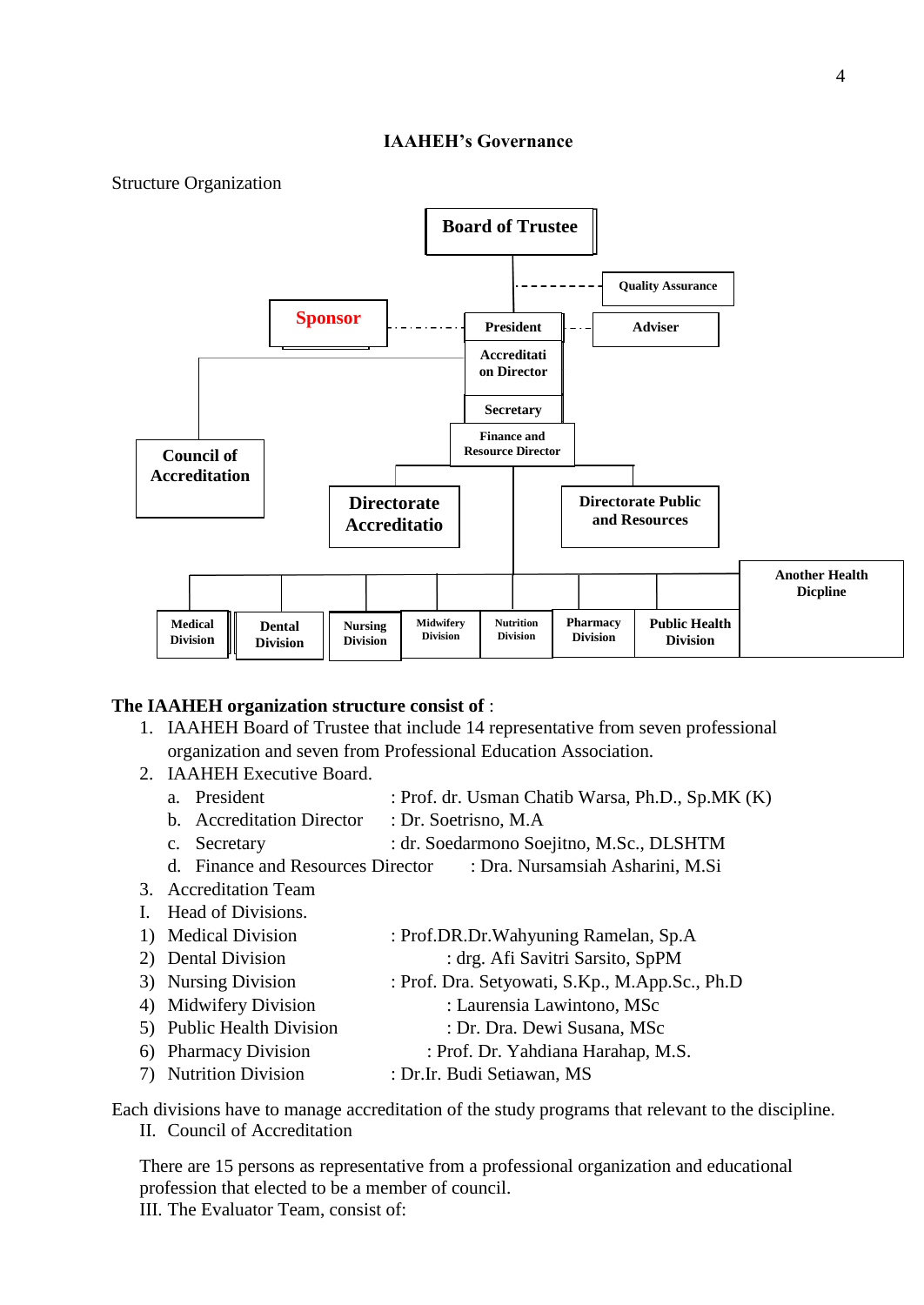- a. Facilitators;
- b. Assessors;
- c. Validators.

| <b>Study Programs'</b> | <b>Evaluators</b>   |                  |                   |  |  |  |
|------------------------|---------------------|------------------|-------------------|--|--|--|
| <b>Type</b>            | <b>Facilitators</b> | <b>Assessors</b> | <b>Validators</b> |  |  |  |
| Medicine:              |                     |                  | 10                |  |  |  |
| Generalist             | 9                   | 47               |                   |  |  |  |
| Specialist             | 9                   | 104              |                   |  |  |  |
| Dental:                |                     |                  | 5                 |  |  |  |
| Generalist             | 5                   | 25               |                   |  |  |  |
| Specialist             | 5                   | 3                |                   |  |  |  |
| Nursing:               |                     |                  |                   |  |  |  |
| Vocational             | 15                  | 8                | 51                |  |  |  |
| Profession             | 17                  | 14               | 60                |  |  |  |
| Midwifery:             | 19                  | 75               | 2                 |  |  |  |
| Pharmacy:              | 10                  | 40               | 11                |  |  |  |
| Nutrition:             | 5                   | 34               | 4                 |  |  |  |
| Public Health:         | 12                  | 33               | 6                 |  |  |  |
| Total                  | 106                 | 383              | 149               |  |  |  |

| Table 1.: The Evaluator Team for Accreditation in IAAHEH |  |  |  |
|----------------------------------------------------------|--|--|--|
|----------------------------------------------------------|--|--|--|

### **The Team are**:

- 1. Facilitators :
	- a. Medical Division's Facilitators : 18 Facilitators
	- b. Dental Division's Facilitators : 10 Facilitators
	- c. Nursing Division's Facilitators : 17 Professional Nurses' and 15 Vocational Nurses' Facilitators
	- d. Midwifery Division : 19 Facilitators
	- e. Pharmacy Division : 10 Facilitators
	- f. Nutrition Division : five Facilitators
	- g. Public Health Division : 12 Facilitators
- 2. Assessors :
	- a. Medical Division's Assessors (General Practitioner and Specialist) : 47 GP and 104 Specialist Assessors
	- b. Dental Division's Assessors (Dentist and Specialist) : 25 Dentists and 3 Specialist Assessors
	- c. Nursing Division's Assessors (Professional Nurse and Vocational) : 14 Professional Nurses' and 8 Vocational Nurses' Assessors)
	- d. Midwifery Division : 75 Midwives Assessors
	- e. Pharmacy Division : 40 Pharmacists Assessor
	- f. Nutrition Division : 34 Nutritionist Assessors
	- g. Public Health Division : 33 Assessors
- 3. Validators
	- a. Medical Division's validators : 10 validators
	- b. Dental Division's validators : five validators
	- c. Nursing Division's validators : 111 validators
	- d. Midwifery validators : two validators
	- e. Pharmacy Division : 11 validators
	- f. Nutrition Division : four validators
	- g. Public Health Division : six validators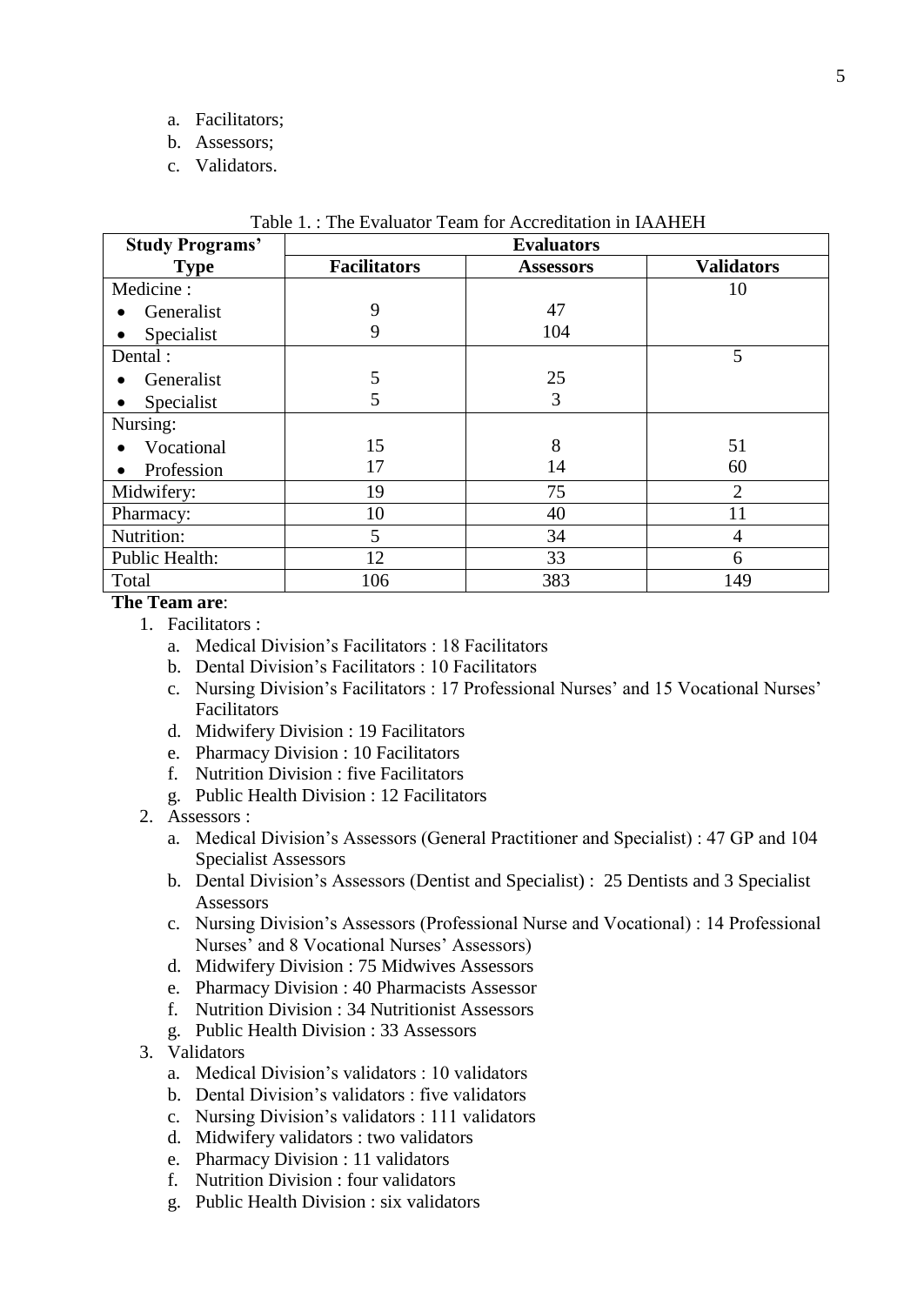### 4. Administration and Secretariat

### **JOB DESCRIPTION**

### **1. Functions**

- a) **IAAHEH Board of Trustee's** function are:
- 1. Develop Basic Regulation of IAAHEH;
- 2. To Elect and discard the member of IAAHEH Executive Board;
- 3. To Elect and discard the member of Accreditation Team;
- 4. Approval the changing Basic Regulation;
- 5. Approval of Operational Regulation and its changing;
- 6. Approval of annual report and annual plan
- 7. Approval of working plan and budget plan of IAAHEH
- b) **IAAHEH Executive Board's** function are :
- 1. To manage and leader daily activities of IAAHEH
- 2. To meet the goal of IAAHEH by:
	- a. Establishment of IAAHEH's working plan or action plan;
	- b. Implement the action plan;
	- c. Propose new action to increase the performance of organization;
	- d. Develop annual action plan or working plan;
	- e. Monitor and evaluate the implementation of action plan and its achievement;
	- f. Manage of resources;
	- g. Manage and decide the Facilitators, Assessors, and Validators;
	- h. Manage continuing budget;
	- i. To develop and organize MoU with National and International institutions;
	- j. Publish accreditation certificate for the health study programs;
	- k. Approval the operational regulation of accreditation;
	- l. Develop the system of accreditation for health higher education;
	- m. To guide the health study programs based on the result of accreditation;
	- n. Advocate the accreditation regulation of health study programs;
	- o. To establish the inter professional of health providers and relation between sectors;
	- p. To decide or reject the MoU with another institutions.
- 3. The Chairman responsible to manage budget of IAAHEH and manage the resources.
- 4. Secretary responsible for manage administration.
- 5. Finance responsible to manage the IAAHEH's budget
- **c) Adviser**

The role and Function of Adviser are :

- 1. Advice to the Board in running this business;
- 2. Supervise and direct the implementation of Programs and the Board's activities

### **d) Head of Divisions**

The Role and functions are :

- 1. Propose the draft policy, procedure, and accreditation instruments of health study programs according to their discipline.
- 2. Develop criteria and the tools for accreditation based on their discipline.
- 3. Monitor and evaluation process and outcome of study program accreditation based on their discipline.
- 4. Monitor the follow up of recommendations based on the accreditation result according to discipline.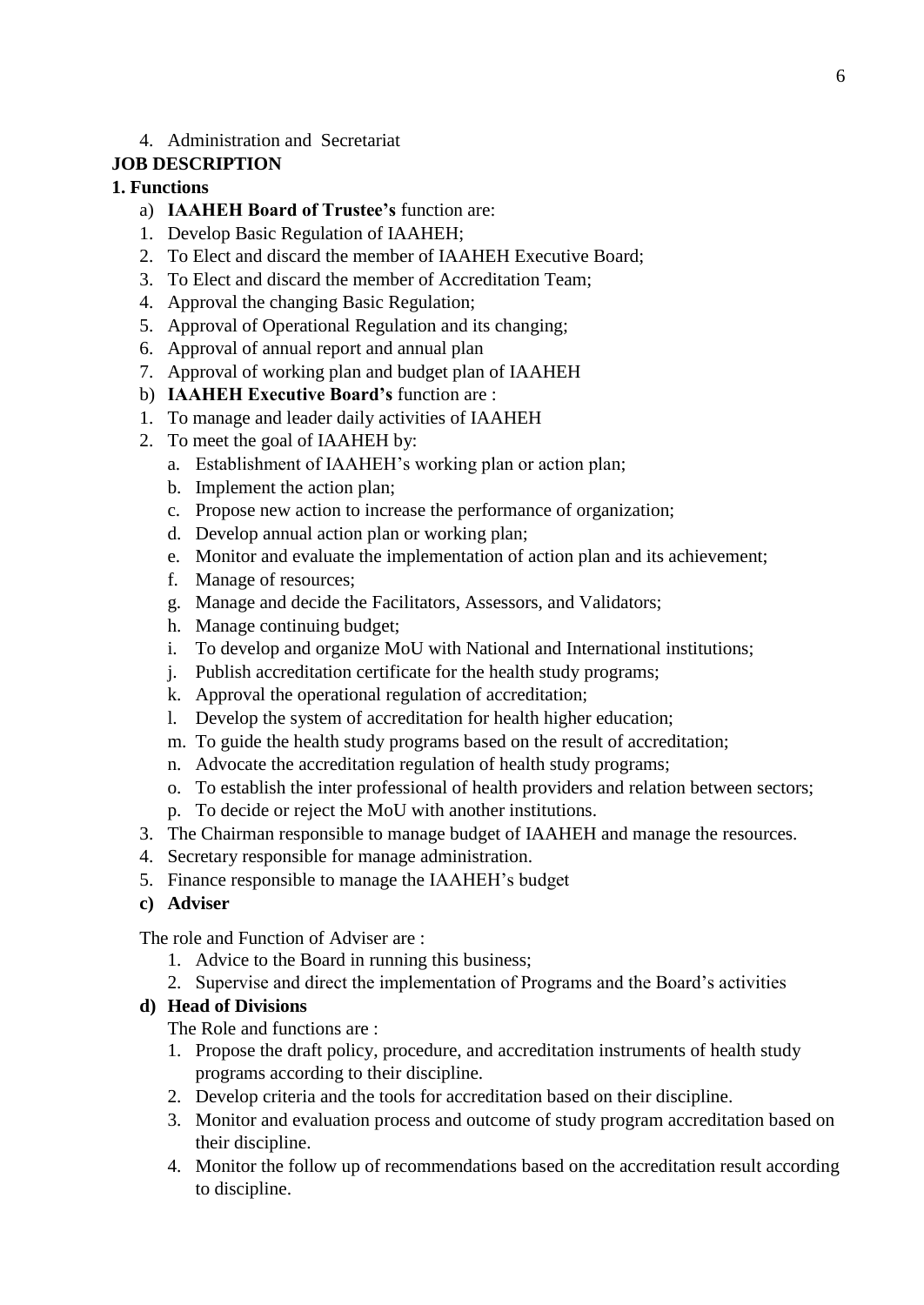5. Propose recruitment, training and development of the skill and knowledge of facilitators, assessor, validator and another team that useful for the development of IAAHEH capacities.

# **e) Council of Accreditation**

# The function are:

- 1. Decide the accreditation status of study programs and the level of accreditation status.
- 2. Evaluate the appropriateness of study programs argumentation about the level of accreditation status to be actionable.
- 3. Give input to the development of process accreditation

# **f) Facilitators**

The function are:

- 1. Develop plan to support and guiding to the study programs.
- 2. Communicate by online with the study programs about standard accreditation
- 3. Build the report of guiding result.

# **g) Assessors**

The function are:

- 1. Assess and evaluate the accreditation documents of study programs by doing desk evaluation.
- 2. Verify, validate and evaluate the study programs performance by site visit.
- 3. Compile the report of the result and discuss with the study programs and institutions.
- 4. Report writing the recommendation to improve the study programs.

# **h) Validator**

The function are:

1. Validate the score and its description that submitted by Assessors.

### **2. The Rules and Human Resources Management Systems 2.1. Planning and Recruitment**

- Human resources plan: type and amount of the IAAHEH's staff and management base on the job analysis, the workload.
- Recruitment: is done based on the eligible criteria and openly.

| Table 2. IAAHEH's Human Resources per December 31 <sup>st</sup> 2015 |  |
|----------------------------------------------------------------------|--|
|----------------------------------------------------------------------|--|

| The Job Position                         | Total          |
|------------------------------------------|----------------|
| <b>Boards</b>                            | 5              |
| Head of Divisions                        |                |
| Assistant for Board of Board and Founder |                |
| Assistant for Secretary                  | $\mathfrak{D}$ |
| <b>Accreditation Staff</b>               | 4              |
| Administration Staff                     | $\overline{2}$ |
| Finance Staff                            | 3              |
| <b>HRD Staff</b>                         |                |
| <b>IT Staff</b>                          |                |
| <b>Supporting Staff</b>                  | 3              |
| Security                                 |                |
| Total                                    | 30             |